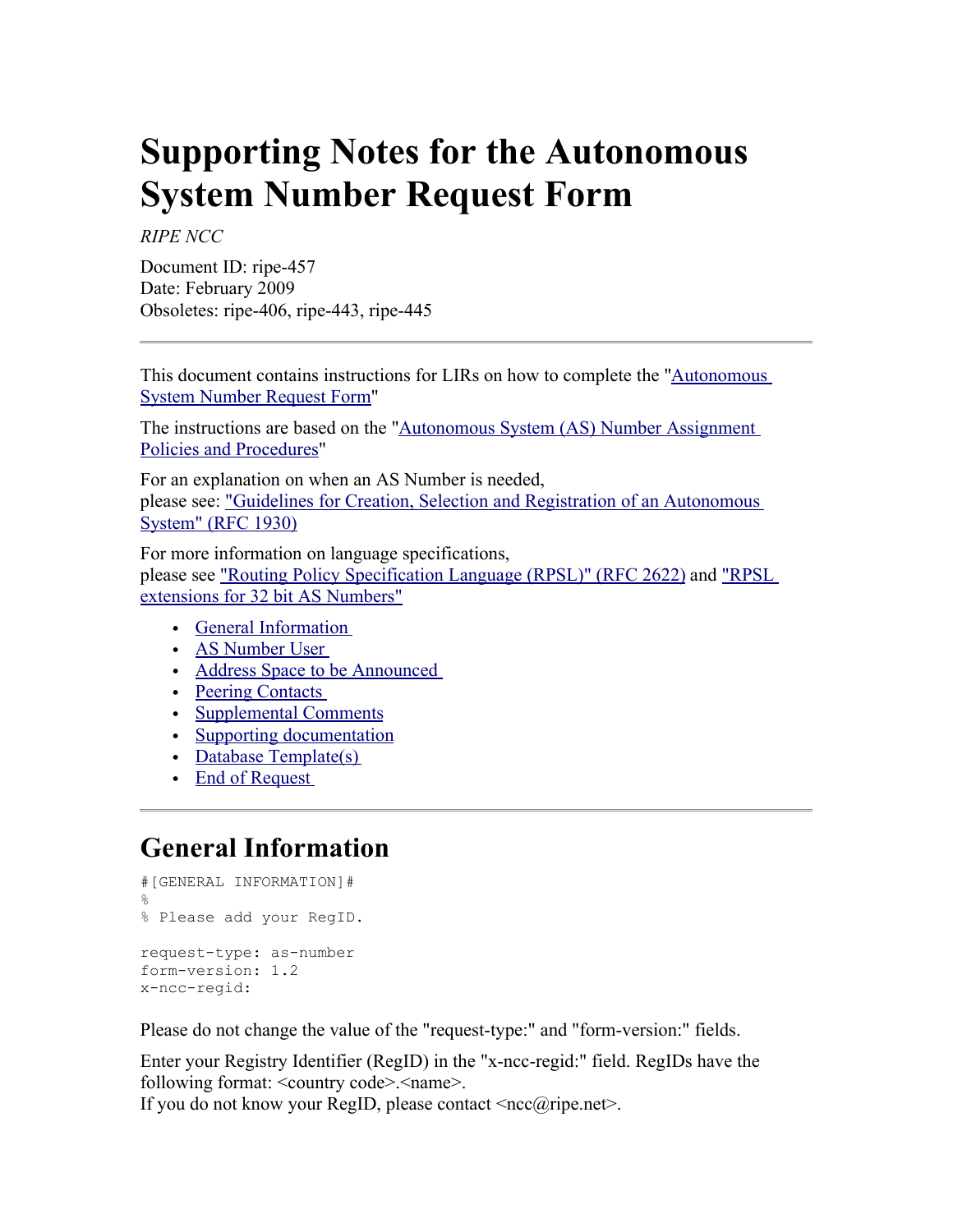## <span id="page-1-1"></span>**AS Number User**

```
#[AS NUMBER USER]#
\circ% Who will use the requested AS Number?
legal-organisation-name: North SantaBank
website-if-available: http://www.nsb.nn 
% Is this request being sent by a sponsoring LIR on behalf of an 
% End User? (Yes/No)
end-user-of-sponsoring-lir: Yes
% If yes, please confirm that the "End User Assignment Agreement" 
% contains all of the elements listed in paragraph 2.0 of 
% "Contractual Requirements for Provider Independent Resource Holders 
% in the RIPE NCC Service Region". (Yes/No)
```
confirmation:

Enter the legal name of the organisation that will use this AS Number in the "legalorganisation-name:" field. If this organisation has a website, enter the URL in the "website-if-available:" field. Otherwise, enter "**none**" in this field. If you are an LIR sending this request on behalf of an End User, you should answer "**Yes**" in the "end-userof-sponsoring-lir" field. If you answered "**Yes**" you should also confirm that all of the elements of paragraph 2.0 of ["Contractual Requirements for Provider Independent](http://www.ripe.net/ripe/docs/contract-req.html) [Resource Holders in the RIPE NCC Service Region"](http://www.ripe.net/ripe/docs/contract-req.html) are listed in the 'End User Assignment Agreement' that is signed by the End User and the sponsoring LIR. PI assignments can only be made to End Users if there is a signed 'End User Assignment Agreement' between the sponsoring LIR and the End User. You can find an example agreement at <URL> You can send us an agreement in your local language or use the English version. If this request is sent by a Direct Assignment User, you answer "**No**" to the above two questions. Direct Assignment Users have already signed an 'End User Assignment Agreement' with the RIPE NCC. If the request is for an LIR, you should also answer with "**No**".

## <span id="page-1-0"></span>**Address Space to be Announced**

```
#[ADDRESS SPACE TO BE ANNOUNCED]#
%
% Which address prefix will originate from the new AS Number? 
prefix: 192.0.2.0/24
% If the address assignment is waiting for approval, please
% include the ticket number of the request below.
pending-ticket-ID:
```
You must include either an address prefix or a pending RIPE NCC ticket number (for example, NCC#xxxxxxxx).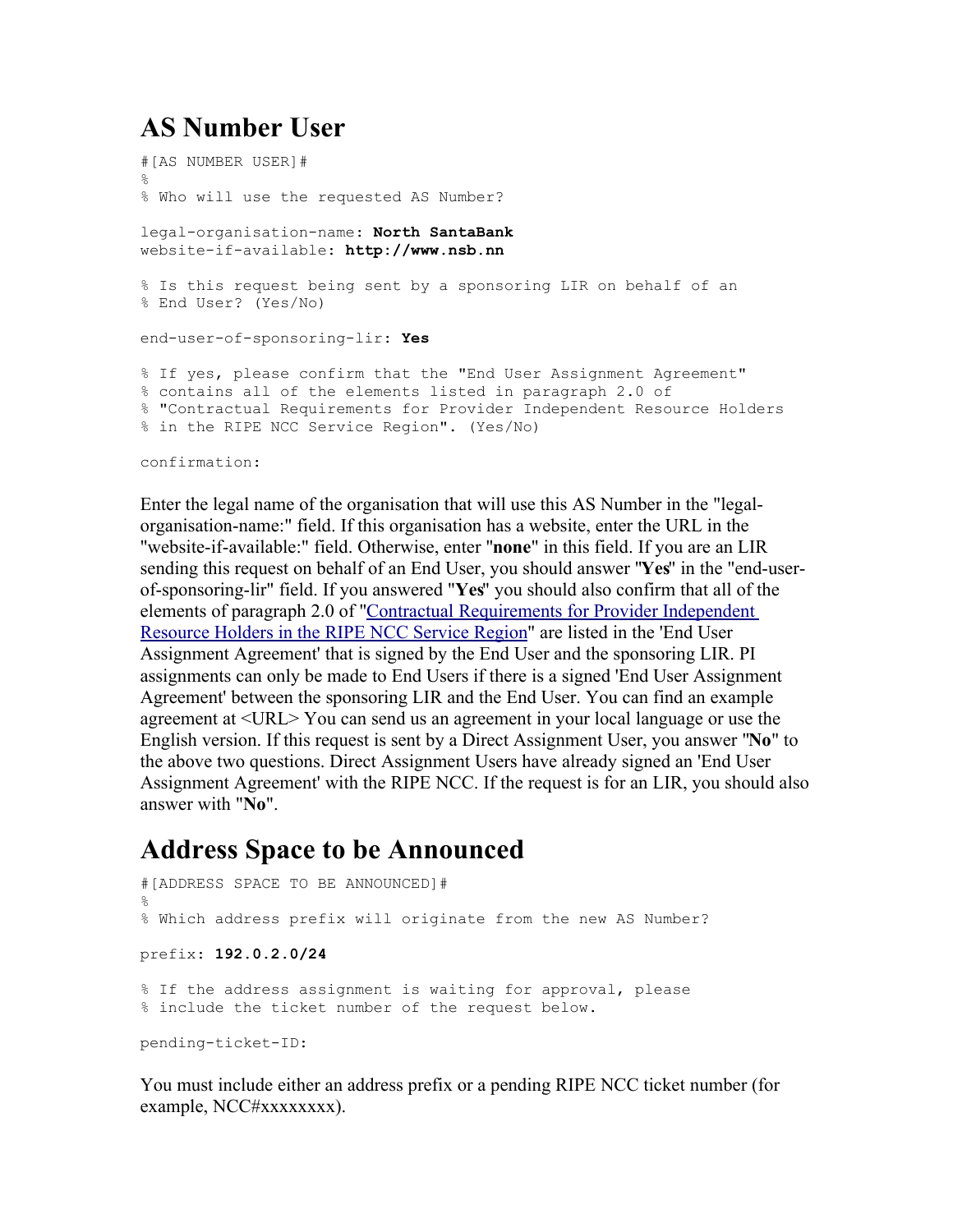Please specify address prefixes using slash notation (for example,  $x.x.x.x/xx$ ). The address space must be a valid assignment to the organisation that will use the AS number.

#### <span id="page-2-2"></span>**Peering Contacts**

```
#[PEERING CONTACTS]#
\approx% What are the e-mail addresses of the peering
% partners for the requested AS Number.
peering: noddy@grottoinvestments.nn
peering: mary@northernbanking.nn
```
You must list the email addresses of at least two peering partners in the "peering:" fields. You can repeat the "peering:" field as many times as needed.

## <span id="page-2-1"></span>**Supplemental Comments**

```
#[SUPPLEMENTAL COMMENTS]#
%
% Please add more information if you think it will help us understand 
% this request.
Our peering agreements are provisional and will be confirmed
when the new AS Number is assigned.
% If you require a 16-bit AS Number instead of a 32-bit AS Number, 
% please indicate this below and tell us why. For more information,
```

```
% see http://www.ripe.net/news/asn-32-guide.html
```

```
AS Number Type: 16-bit
```
Why 16-bit: **Our routers are not 32-bit enabled.**

As of 1 January 2009, all AS Numbers assigned by the RIPE NCC will be 32-bit by default. If you require a 16-bit AS Number change the default entry "32-bit" to "16-bit" and explain why you require a 16-bit AS Number. If you require further clarification, please see:<http://www.ripe.net/news/asn-32-guide.html>

## <span id="page-2-0"></span>**Supporting documentation**

```
#[SUPPORTING DOCUMENTATION]#
\circ% If this request is being sent by a sponsoring LIR on behalf of 
% an End User, please attach a copy of the signed 
% "End User Assignment Agreement" and the company registration papers 
% of the End User.
% You can also attach a network diagram or other supporting
documentation.
%
% Have you attached any files/documents to this request? (Yes/No)
file-attached:
```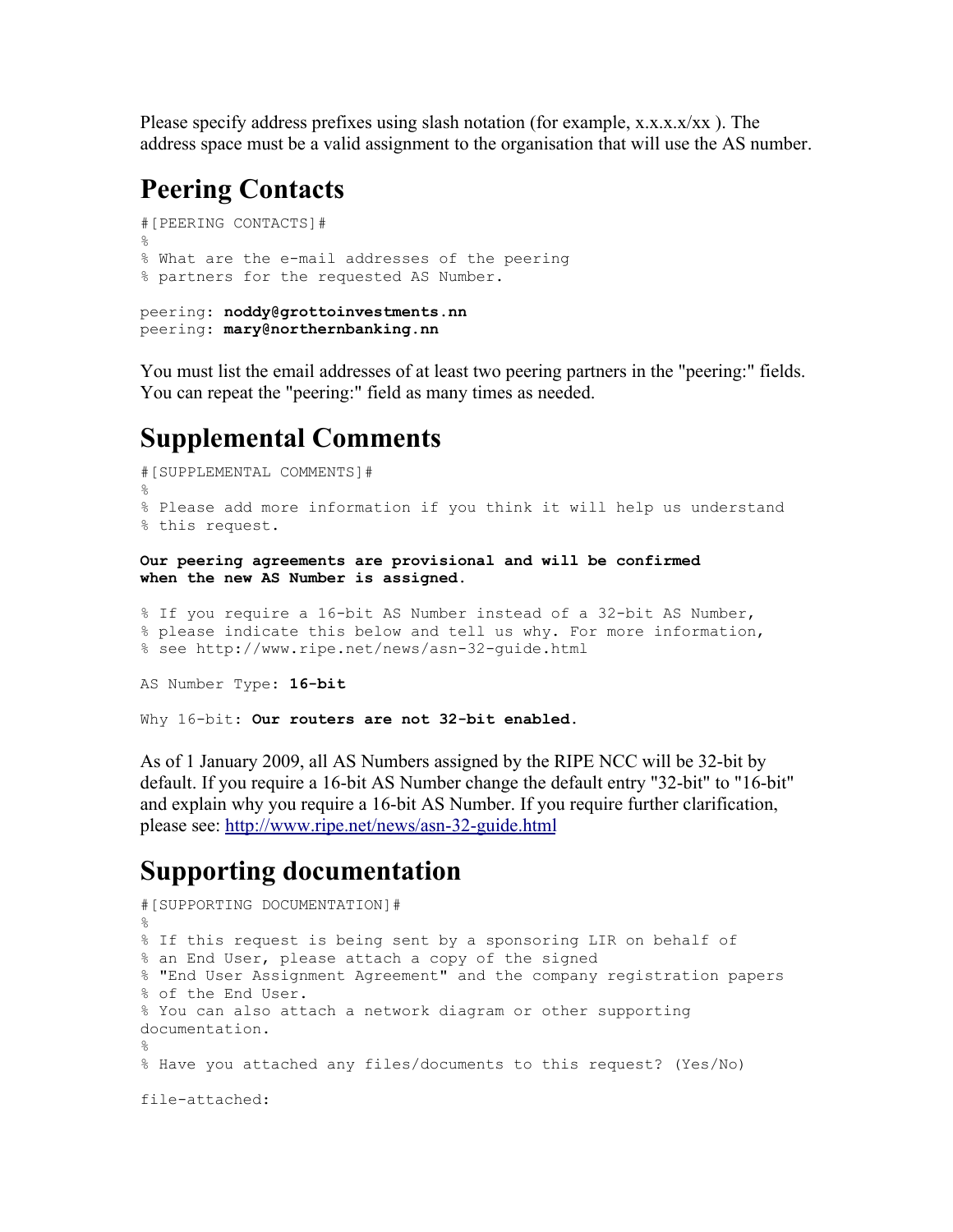## <span id="page-3-0"></span>**Database Template(s)**

```
#[DATABASE TEMPLATE(S)]#
\approx% Please complete all of the fields below.
aut-num: ASNEW
as-name: NSB-AS
descr: North SantaBank's AS Number
org: ORG-NS31-RIPE
import: from AS64532 accept ANY
export: to AS64532 announce ASNEW
import: from AS64518 accept ANY
export: to AS64518 announce ASNEW
admin-c: ACM2-RIPE
tech-c: HOHO1-RIPE
mnt-by: SANTA-MNT 
mnt-routes: SANTA-MNT
changed: hostmaster@ripe.net
source: RIPE
```
The "aut-num:" field must be ASNEW as we (RIPE NCC) will choose the AS number.

The "as-name:" should be a short name associated with the Autonomous System. We recommend that the name reflects the name of the organisation that will use the AS Number.

Enter a short description of the Autonomous System in the "descr:" field.

Enter the org-ID of the AS Number user's organisation object in the "org:" field.

The "import:" and "export:" fields should contain the complete routing policy. Both fields may be repeated as many times as needed.

Basic syntax entries are as follows:

```
import: from <peer1> accept <filter>
export: to <peer1> announce <filter>
import: from <peer2> accept <filter>
export: to <peer2> announce <filter>
```
For further details of language specifications, please refer to [RFC 2622](ftp://ftp.ripe.net/rfc/rfc2622.txt) and [RPSL](http://tools.ietf.org/html/draft-uijterwaal-rpsl-4byteas-ext-03) [extensions for 32 bit AS Numbers.](http://tools.ietf.org/html/draft-uijterwaal-rpsl-4byteas-ext-03)

The nic-handle of the role or person object in the "admin-c:" field should reflect someone who is administratively responsible for the network.

The nic-handle of the role or person object in the "tech-c:" field should reflect someone who has technical knowledge of the network.

The "mnt-by" field shows which maintainer authenticates object updates. The "mntroutes:" field shows which maintainer authenticates the creation of route objects.

You can put the LIR's or AS Number User's maintainers in the "mnt-by:" and "mntroutes:" fields.

The RIPE Database must contain all of the objects that you use.